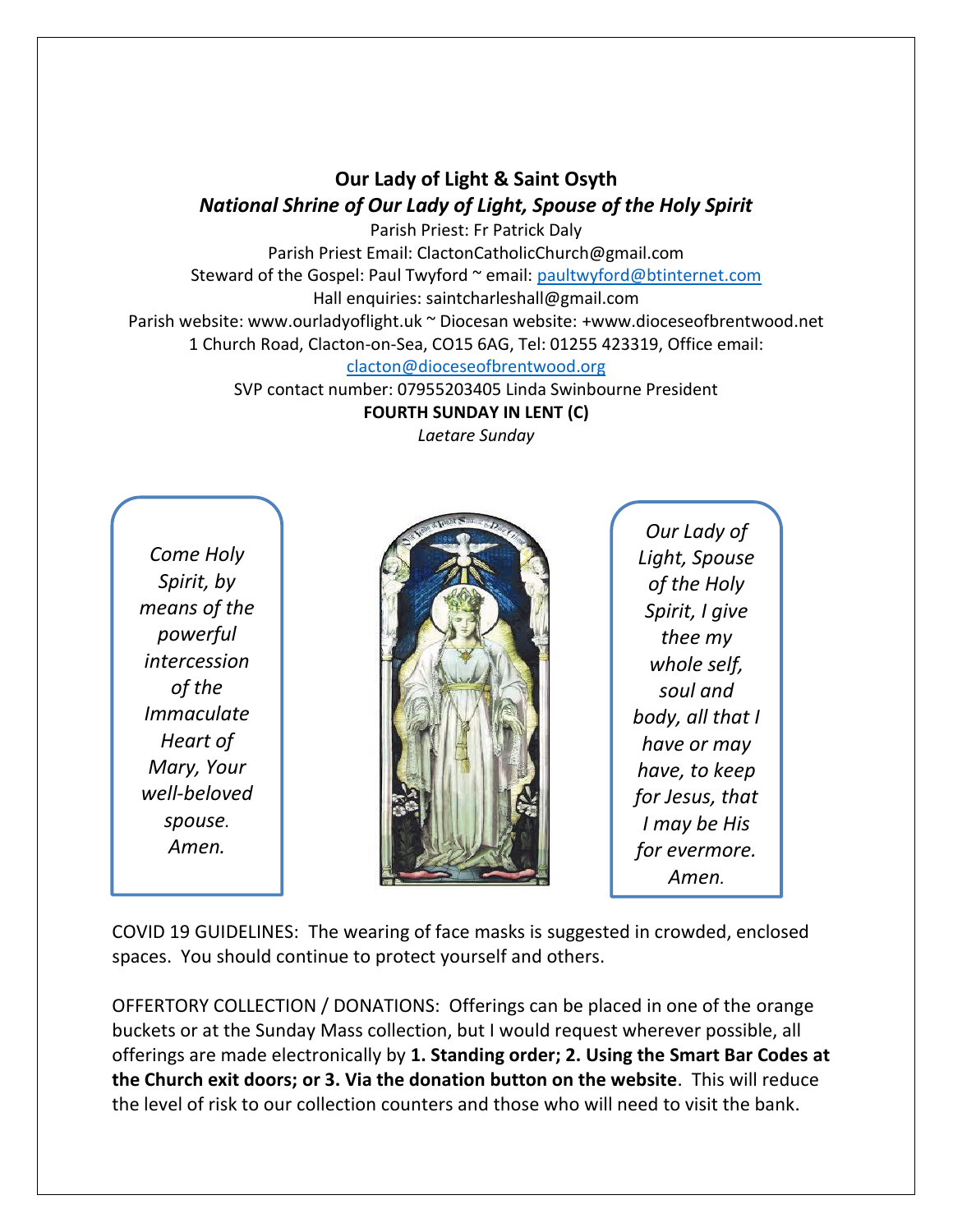Electronic offerings greatly reduce our bank charges. The bank details are: **Bank Title: Catholic Church Clacton-on-Sea, Sort Code 401322, Account Number: 41020463.** Members of the gift-aid scheme should quote their name and gift aid number in the Reference. Funds received last week:

Electronic Offerings £442.40 of which £295.00 was gift aided.

Collection Offerings £556.30 of which £97.20 was gift aided.

Thank you for your generosity, for Gift Aiding your offerings, and for your support of the Parish. Fr Patrick.

## LUKE 15: 1-3,11-32.

In the Gospel from Luke, the Pharisees, and scribes attack Jesus for welcoming sinners and eating with them. Jesus replied, 'I came not to call the righteous but sinners.' Jesus gave the parable of the Prodigal Father. The parable speaks of the son who rejects the love of his father – a son who rejects the comfort and safety of his father's house. We reject God's love and the safety of His house when we sin. The young son is us. The father is God. The son takes the father's inheritance and goes in search of freedom. The son believes he can have a better life without his father. He seeks independence and the pursuit of self-satisfaction in physical and material things. Everything goes wrong in the son's life. He finds that his independence is a disaster. His actions only lead to misery. The rejection of his father's love and home do not lead to happiness. These are illusions of freedom: the abandonment of the father's house; the extreme misery when all the money is gone; the deep humiliation at finding himself obliged to look after pigs; and the severe hunger leading to the desire to eat the husks given to the pigs for food. We seek the illusion of happiness in money, in wealth, in property, in power and in getting our way at the expense of others. We seek the illusion of happiness when we seek independence from God.

The son comes to his senses. He reflects on all he has lost. He seeks repentance and decides to declare himself guilty before his father. We come to our senses when we acknowledge our dependence on God. We come to our senses when we seek repentance and forgiveness from God. The father was looking out for the son. He sees his son in the distance and takes pity on him. God looks out for us and takes pity on us. The father does not wait for the son to reach his home; he runs to the son; he clasps the son in his arms and kisses him tenderly. He loves the son. God always welcomes the repentant sinner. There is great joy in heaven at our conversion to God's love. The beautiful robe, the ring and the festive banquet given to the son are symbols of that new life – pure, worthy, and joyful – of anyone who returns to God and to the bosom of His family, which is the Church. There is a Reconciliation Service at our church with visiting priests on Monday  $11<sup>th</sup>$  April at 7.00 pm.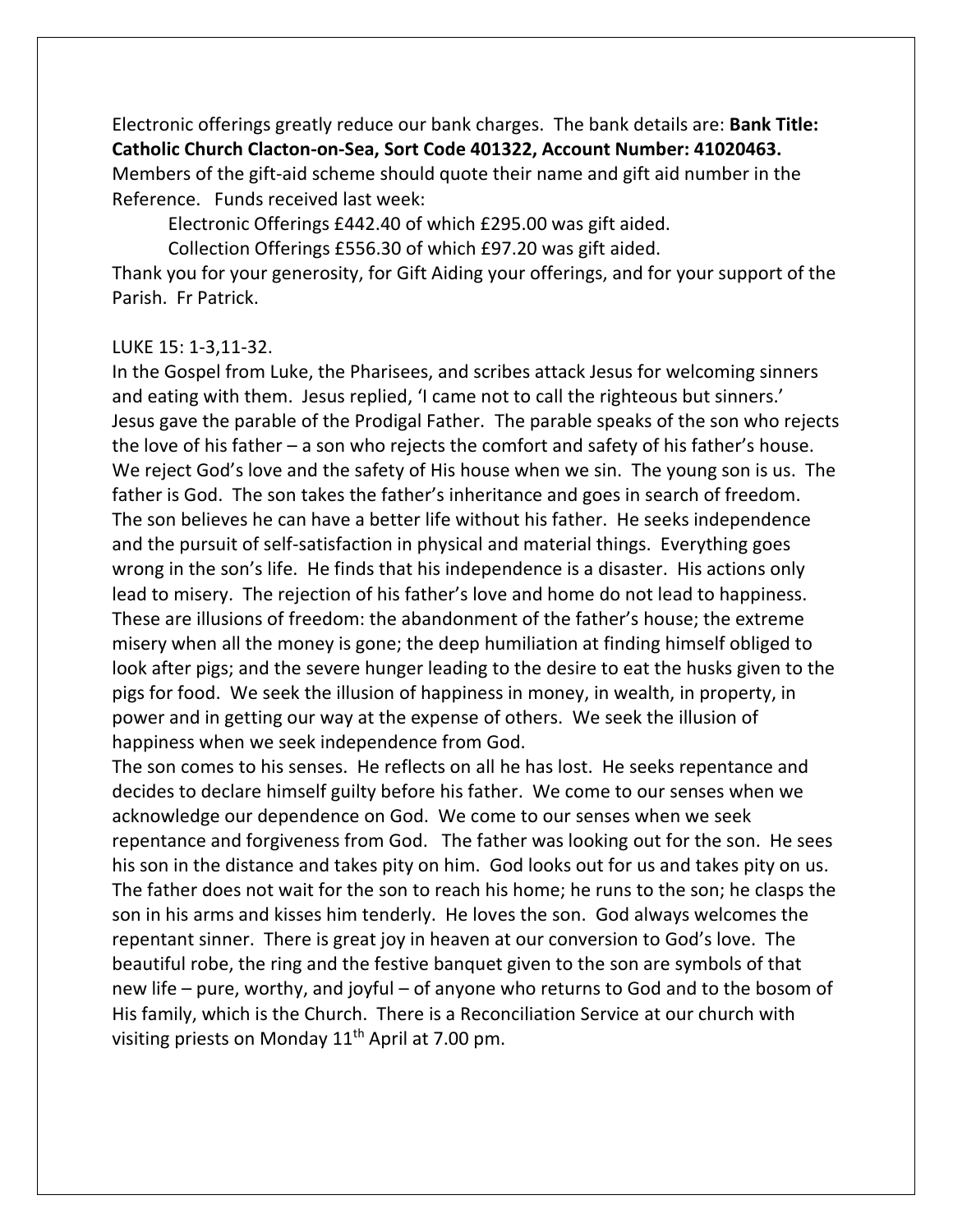CALLING ALL RED BOXES: Please give to a Church Steward or hand into the Sacristy any full Missio Red Boxes.

STATIONS OF THE CROSS: Every Friday evening at 7.00 pm in the church. Please bring your children or grandchildren. It is very important that they experience this devotion.

VACANCIES ST BENEDICTS CATHOLIC COLLEGE: Lay Chaplain and Chaplain Apprentice. See [www.stbenedicts.essex.sch.uk](http://www.stbenedicts.essex.sch.uk/) for details.

BRENTWOOD YOUTH SERVICE: Opportunity for Gap Year at Walsingham House. On Sunday 10th April, from 2pm – 4pm**,** there will be a short introduction to the House, including insights into the Gap Year, a tour of the House, and time for questions from prospective Team members and their parents. See [www.bcys.net/events/whopenday/](https://nam12.safelinks.protection.outlook.com/?url=http%3A%2F%2Fwww.bcys.net%2Fevents%2Fwhopenday%2F&data=04%7C01%7C%7C5e972b76f1c1423e5fdf08da06983a73%7C84df9e7fe9f640afb435aaaaaaaaaaaa%7C1%7C0%7C637829548250032448%7CUnknown%7CTWFpbGZsb3d8eyJWIjoiMC4wLjAwMDAiLCJQIjoiV2luMzIiLCJBTiI6Ik1haWwiLCJXVCI6Mn0%3D%7C3000&sdata=Opn108cUDvxPxZgjHp4xEtawrTADMF0V3k3%2F1vf0tAg%3D&reserved=0)

GIFT AID ENVELOPES 2022: The new Gift Aid envelopes are available at the back of the church. There are also some blank 2<sup>nd</sup> collection envelopes for anybody paying by standing order. You must write your number on the 2<sup>nd</sup> collection envelopes.

VOCATION ENQUIRERS MEETINGS: The next evening for those considering or interested in a vocation to the priesthood is on Tuesday 5 April at St Edmund of Canterbury Church in Loughton. The speaker will be Mgr Kevin Hale. For further information please contact Fr Mark Swires: [vocprom@dioceseofbrentwood.org](mailto:vocprom@dioceseofbrentwood.org)

WEBSITE TO HELP UKRAINE: CARITAS has a webpage dedicated to ways that people can help – through prayer, financial donations, and donations of food, medical supplies, and clothing. All the information is at: *[www.caritasbrentwood.org/ukraine](http://www.caritasbrentwood.org/ukraine)*

| Saturday 26 <sup>th</sup> March 2022. | 9.30 am.             | MASS: Pat & Sandra Murray     |
|---------------------------------------|----------------------|-------------------------------|
|                                       |                      | Intentions                    |
|                                       |                      | Parish.                       |
| Saturday 26 <sup>th</sup> March 2022. | 11.00 am to 12.00 pm | <b>SACRAMENT OF</b>           |
|                                       |                      | <b>RECONCILIATION:</b>        |
|                                       |                      | Confessions will be heard in  |
|                                       |                      | the Sacristy.                 |
| Saturday 26 <sup>th</sup> March 2022. | 11.00 am to 1.00 pm. | Church is open for private    |
|                                       |                      | prayer with Exposition of the |
|                                       |                      | <b>Blessed Sacrament.</b>     |
| Saturday 26 <sup>th</sup> March 2022. | 12.00 pm.            | THE HOLY ROSARY.              |

## **THIS WEEK'S SERVICES.**